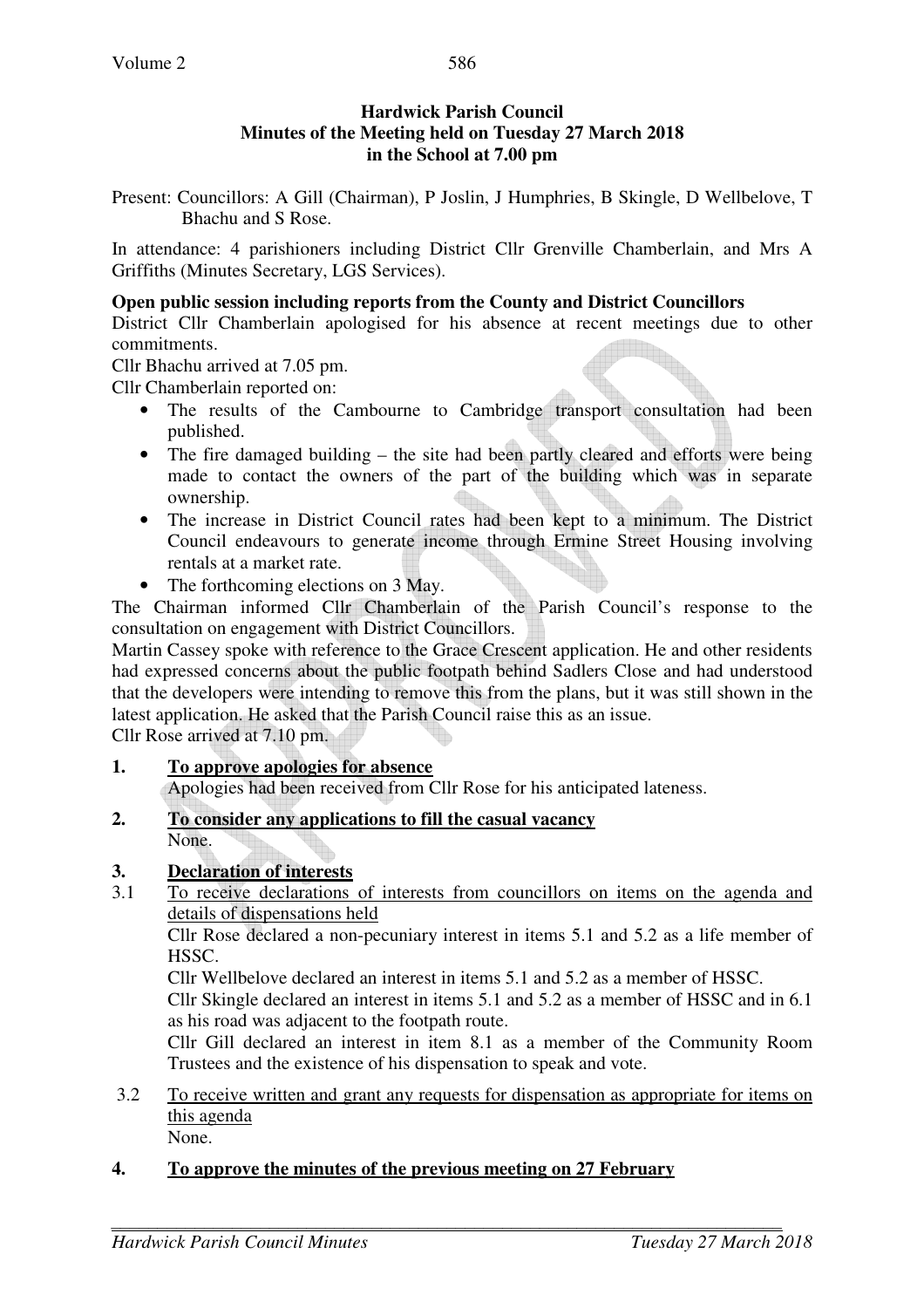RESOLVED that the minutes of the meeting on 27 February be approved and signed by the Chairman as a true record. (Prop PJ, 2nd BS, unanimous)

- **5. Matters arising and carried forward from the last or previous meetings for discussion/decisions**
- 5.1 (9.2) To consider quotations for two additional external lights at the Pavilion if received

RESOLVED, as the quotations requested had not been received, to defer this item to the next meeting.

- 5.2 (10) HSSC Wifi to consider what action the Parish Council should take, if any
	- RESOLVED to note the Clerk's report on the background, namely that the equipment had been installed by the County Council and the Parish Council had never been responsible nor paid for any of the running costs apart from paper. The lease showed the tenant to be responsible for all services to the premises. On a proposition by the Chairman, the meeting was briefly suspended at 7.20 pm to enable Chris Cracknell to comment. It was explained that the situation had now been resolved after HSSC had installed a booster to improve the Wifi performance.
- 5.3 SCDC street lighting installation update and request to attend meeting RESOLVED to contact Helen Taylor of SCDC to confirm that she can attend the May meeting. Work on the street lights has commenced.
- 5.4 (5.6) (9.4 of 28.11.17) General Data Protection Regulations Bill 2017 to consider if additional policies are required from LCPAS and appointment of Data Protection **Officer**

 RESOLVED to note that an SCDC Data Protection Officer had been appointed and would respond to the Parish Council's query in due course.

RESOLVED to purchase LCPAS document pack Part Two for the sum of £30.00.

# **6. Correspondence/communications received**

6.1 Resident – request for a reassessment of the Main Street footway between North and South of the village

Cllr Rose outlined the background and current status relating to the footpath. The concerns of residents about pedestrian safety and the narrowness of the path on Main Street were noted.

RESOLVED, given that CCC had since undertaken to make improvements to the footpath between the Blue Lion and the Church, which had originally been agreed by the developers, that the Parish Council should follow the recommendation of the District Councillor to involve County Cllr Lina Joseph, and that the Chairman should contact her as soon as possible to explain the Parish Council's wish for a two metre wide footpath from Grace Crescent to Cahills Corner, and seek her support in pressing for the developers to effect improvements to the footpath under planning condition 30, for the whole length of Main Street from the Grace Crescent development to Cahills Corner, on the grounds of safety.

At 7.46 pm the meeting was suspended to enable a resident to comment. Safety concerns about the footpath were reiterated and the Parish Council was asked to convey the need for safety improvements to the County Council.

The meeting re-opened at 7.57 pm.

On a proposition by the Chairman, the order of business was varied.

5.0.5 Speed stickers

RESOLVED that a note to accompany the stickers should be issued, reading "The Parish Council is providing these stickers for use on wheelie bins only, in an effort to reduce speeding in the village."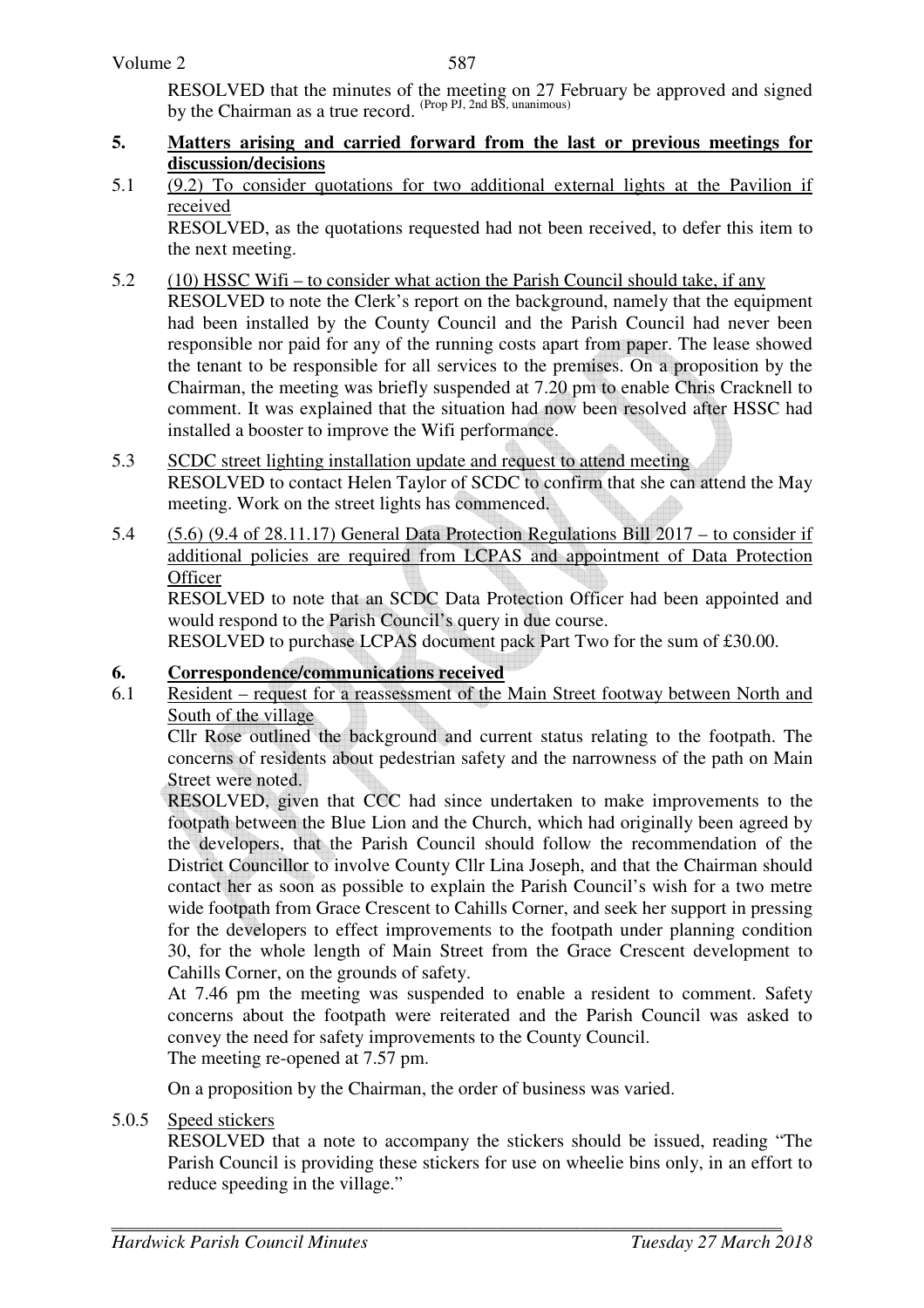588

RESOLVED that 4 stickers should be distributed per household as follows: 40 mph – both ends of St Neots Road; 30 mph – on the approaches to Cahills Corner in both directions; at the Toft end of Main Street. Cllrs Humphries and Gill are to deliver the stickers.

# **7. Planning Applications and Decision notices and tree works applications**<br> **7.1** Planning applications received since the last meeting

- Planning applications received since the last meeting
- On a proposition by the Chairman, the order of business was varied:
- 7.1.2 S/0553/18/LD 13 Pump Lane Lawful development certificate for a single storey rear extension

Noted for information only.

- 7.1.3 S/0493/18/DC Old Victoria Farmhouse, 26 Main Street Discharge of conditions 5 (Method statement), 6 (Specifications of mortars, plasters and render), 7 (Methodology for cleaning bricks and details of repair), and 8 (Flue liners and details of new chimney pots and cowls of listed building consent S/3677/17/LB Noted.
- 7.1.1 S/0922/18/NM Agricultural field west of Grace Crescent Non-material amendment of planning permission S/1694/16/OL RESOLVED to support the application. (Prop AG, 2nd PJ, unanimous) At 8.12 pm, on a proposition by the Chairman, the meeting was briefly suspended to enable Martin Cassey to speak. He said there was a need to improve the main footpath access onto the development to remove the footpath accessing Sadlers Close. The meeting resumed at 8.14 pm.
- 7.1.4 S/1022/18/DC Agricultural field west of Grace Crescent Discharge of conditions 25 (Housing mix) and 36 (Storey heights) of planning permission S/1694/16/OL RESOLVED that the Parish Council had no comments. (Prop AG, 2nd PJ, unanimous)

The Chairman reported that at the Planning Forum meeting, he had queried whether the planning permission was binding, since the decision in October included a footpath to the north which had not been shown on the previously submitted plans. A reply was still awaited. RESOLVED that the Chairman should follow this up.

- 7.2 SCDC Decision Notices
- 7.2.1 S/4514/17/FL 5 Laxton Avenue Extension to ground floor entrance/cloakroom and first floor/front/side extension – Permission granted.
- 7.2.2 S/0283/18/DC Old Victoria Farmhouse, 26 Main Street Discharge of conditions 3 (Fireplace) and 4 (Structural statement) of listed building consent S/3677/17/LB – Permission granted.
- 7.2.3 S/0001/18/FL 56 Laxton Avenue Single storey rear extension after demolition of existing conservatory – Permission granted.
- 7.3 Tree Works Applications None.

# **8. Members reports and items for information only**

8.1 New Housing Developments and Planning Obligations including Hill's public exhibition for detailed proposals in relation to the outline permission for the development at Grace Crescent

Cllr Rose spoke to his previously circulated written report and his email of 26 March regarding the forthcoming meeting of the newly formed Village Working Group suggested by Hill, and its membership. He clarified that he had proposed the agenda to the Village Working Group, and not to "the Trustees" as stated in his email.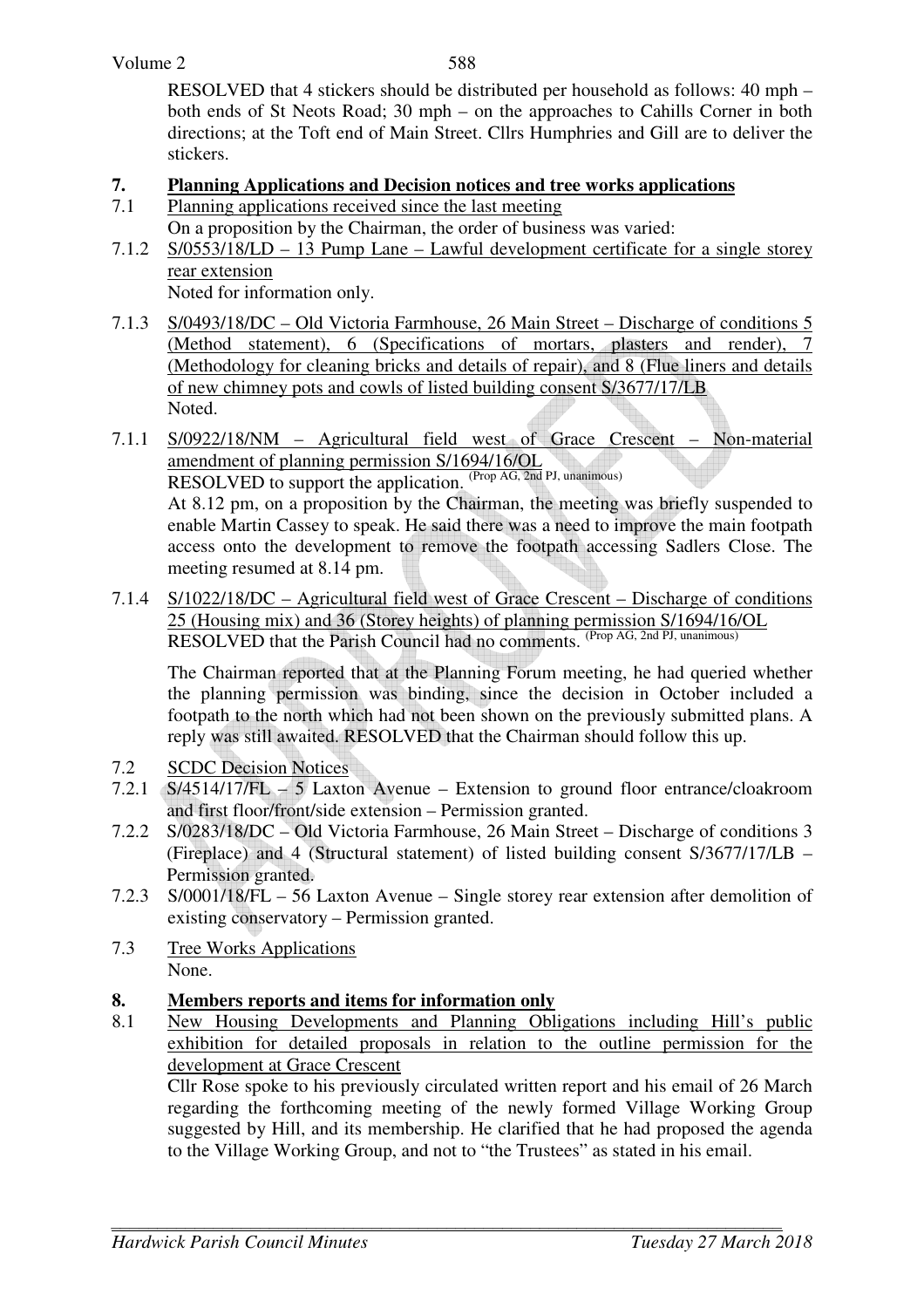Cllr Rose explained that the Scout and Guides had been asked for confirmation on their plans regarding the lease, details of the facilities they would need within the new community centre, and an indication of their contribution to the project.

He also reported that there would be a funding gap, given that any S106 money would come in stages over a period, and the work could not begin until it was all received. This aspect will also be considered by the Working Group.

These aspects would need to be resolved to enable the project to move forward.

8.2 Report on Cambourne to Cambridge Workshop on 1 March

 Cllr Joslin reported on her attendance at the workshop. Discussions took place about the route for the buses to enter Cambridge.

 Adrian Shepherd of CCC had not attended and is to be invited again to the next meeting.

# **9.** Finance, procedure and risk assessment<br>9.1 To consider any quotes for urgent work re

9.1 To consider any quotes for urgent work required because of risk and Clerk's use of delegated powers

 RESOLVED to note that the Clerk had used her delegated powers to extend the temporary Litter Picker's contract to the end of March.

- 9.2 To receive play areas and skate park inspection reports RESOLVED to receive the reports for the skate park, Grenadier Walk, Worcester Avenue, Church and Egremont Road play areas. RESOLVED that the two missing wooden slats on the house with slide at Egremont Road should be repaired as soon as possible.
- 9.3 Zurich Insurance to note increased premium and consider quotation for additional cover for play area railings and to consider obtaining a quotation for associated costs RESOLVED to extend the cover for the play parks to cover the new metal railings. (Prop AG, 2nd PJ, unanimous)

RESOLVED not to obtain a further quotation for cover for associated costs. <sup>(Prop SR, 2nd</sup>) JH, unanimous)

### 9.4 Litter picker vacancy following resignation RESOLVED to ask the temporary litter picker if he wishes the position to be made permanent, and if not, to approach previous candidates. <sup>(Prop SR, 2nd DW, unanimous)</sup>

#### 9.5 To receive the financial report and approve the payment of bills RESOLVED that the payments as listed in the finance report should be paid. <sup>(Prop PJ, 2nd</sup>) DW, unanimous)

| Salary                                           | £90.36   |
|--------------------------------------------------|----------|
| Salary                                           | £112.00  |
| HMRC (PAYE/NIC)                                  | £165.60  |
| LGS Services (Admin support)                     | £1296.63 |
| Shelter Solutions (Bus shelter repair)           | £288.00  |
| <b>SCDC</b> (Litter clearance)                   | £60.00   |
| Hardwick Community Association (Affiliation fee) | £45.00   |
| Zurich (Insurance)                               | £66.64   |
|                                                  |          |

Credits, including a play equipment grant, bank interest and a VAT reclaim, were noted.

### **10. Members' items for the next agenda and for the Clerk's information and Closure of meeting**

The Bourn Airfield development is to be an agenda item for the next meeting.